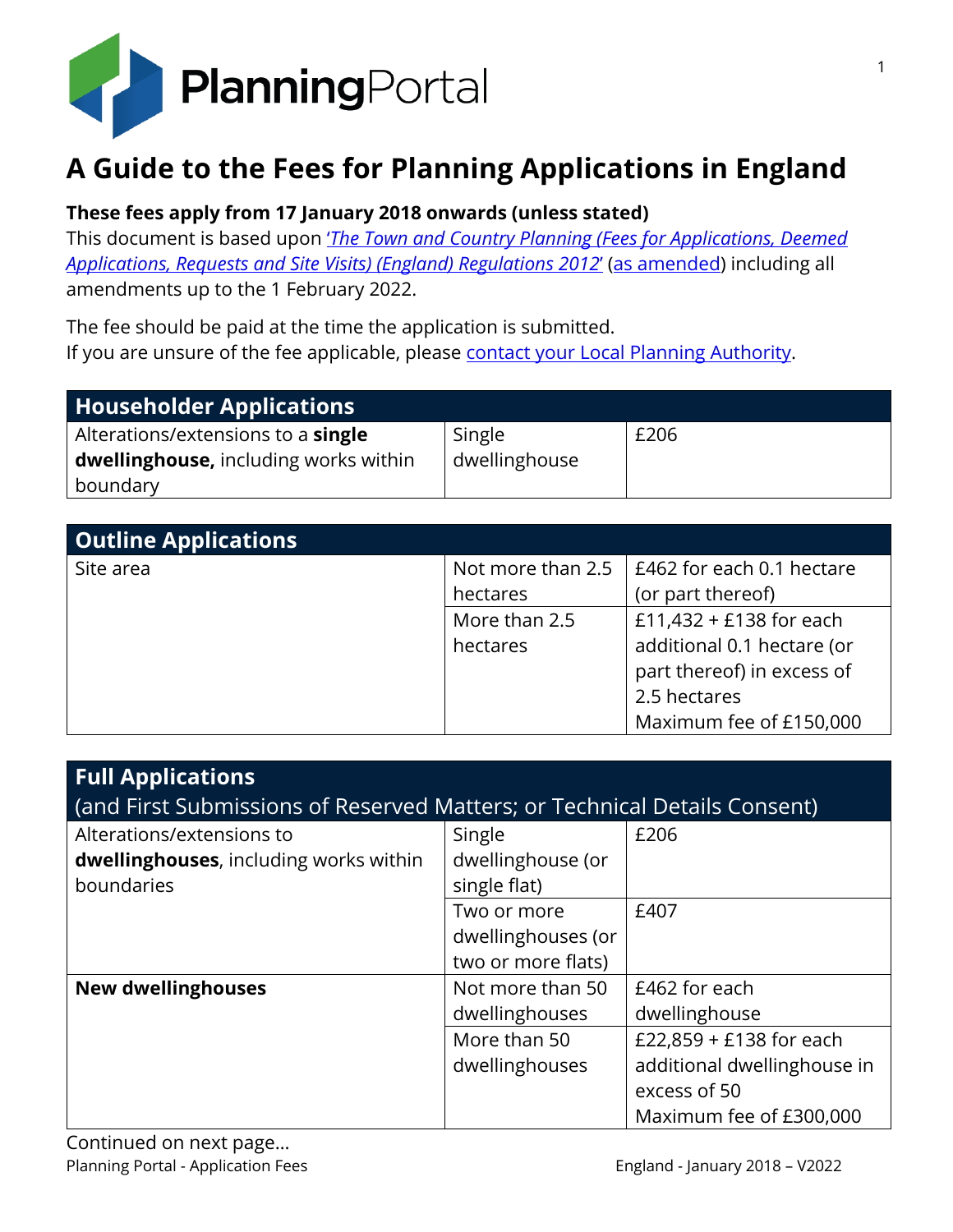| <b>Full Applications</b>                                                                   |                                                                               |                                                                                                                                            |  |
|--------------------------------------------------------------------------------------------|-------------------------------------------------------------------------------|--------------------------------------------------------------------------------------------------------------------------------------------|--|
| (and First Submissions of Reserved Matters; or Technical Details Consent)                  |                                                                               |                                                                                                                                            |  |
| continued                                                                                  |                                                                               |                                                                                                                                            |  |
| Erection of buildings (not dwellinghouses, agricultural, glasshouses, plant nor machinery) |                                                                               |                                                                                                                                            |  |
| Gross floor space to be created by the<br>development                                      | No increase in<br>gross floor space<br>or no more than                        | £234                                                                                                                                       |  |
|                                                                                            | 40 square metres                                                              |                                                                                                                                            |  |
|                                                                                            | More than 40                                                                  | £462                                                                                                                                       |  |
|                                                                                            | square metres but<br>no more than 75<br>square metres                         |                                                                                                                                            |  |
|                                                                                            | More than 75                                                                  | £462 for each 75 square                                                                                                                    |  |
|                                                                                            | square metres but<br>no more than<br>3,750 square<br>metres                   | metres (or part thereof)                                                                                                                   |  |
|                                                                                            | More than 3,750<br>square metres                                              | £22,859 + £138 for each<br>additional 75 square metres<br>(or part thereof) in excess of<br>3,750 square metres<br>Maximum fee of £300,000 |  |
| The erection of buildings (on land used for agriculture for agricultural purposes)         |                                                                               |                                                                                                                                            |  |
| Gross floor space to be created by the<br>development                                      | Not more than 465<br>square metres                                            | £96                                                                                                                                        |  |
|                                                                                            | More than 465<br>square metres but<br>not more than 540<br>square metres      | £462                                                                                                                                       |  |
|                                                                                            | More than 540<br>square metres but<br>not more than<br>4,215 square<br>metres | £462 for first 540 square<br>metres + £462 for each<br>additional 75 square metres<br>(or part thereof) in excess of<br>540 square metres  |  |
|                                                                                            | More than 4,215<br>square metres                                              | £22,859 + £138 for each<br>additional 75 square metres<br>(or part thereof) in excess of<br>4,215 square metres<br>Maximum fee of £300,000 |  |

Planning Portal - Application Fees **England - January 2018 - V2022**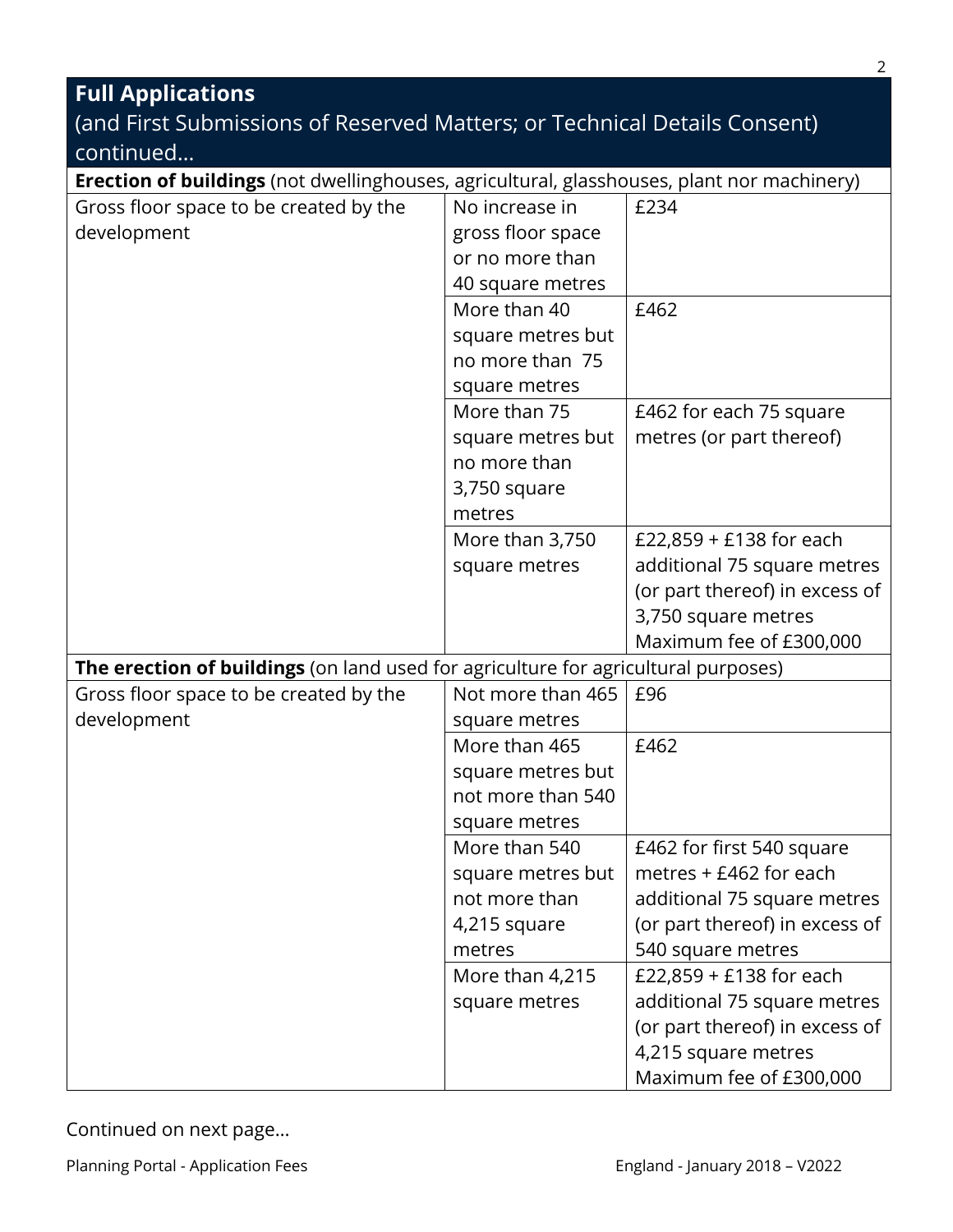#### **Full Applications** (and First Submissions of Reserved Matters; or Technical Details Consent) continued… **Erection of glasshouses** (on land used for the purposes of agriculture) Gross floor space to be created by the development Not more than 465 square metres £96 More than 465 square metres £2,580 **Erection/alterations/replacement of plant and machinery** Site area Not more than 5 hectares £462 for each 0.1 hectare (or part thereof) More than 5 hectares £22,859 + £138 for each additional 0.1 hectare (or part thereof) in excess of 5 hectares Maximum fee of £300,000 **Applications other than Building Works Car parks, service roads or other accesses** For existing uses  $\left| \right.$  £234 **Waste** (Use of land for disposal of refuse or waste materials or deposit of material remaining after extraction or storage of minerals) Site area Not more than 15 hectares £234 for each 0.1 hectare (or part thereof) More than 15 hectares £34,934 + £138 for each additional 0.1 hectare (or part thereof) in excess of 15 hectares Maximum fee of £78,000 **Operations connected with exploratory drilling for oil or natural gas** Site area Not more than 7.5 hectares £508 for each 0.1 hectare (or part thereof) More than 7.5 hectares £38,070 + £151 for each additional 0.1 hectare (or part thereof) in excess of 7.5 hectares. Maximum fee of £300,000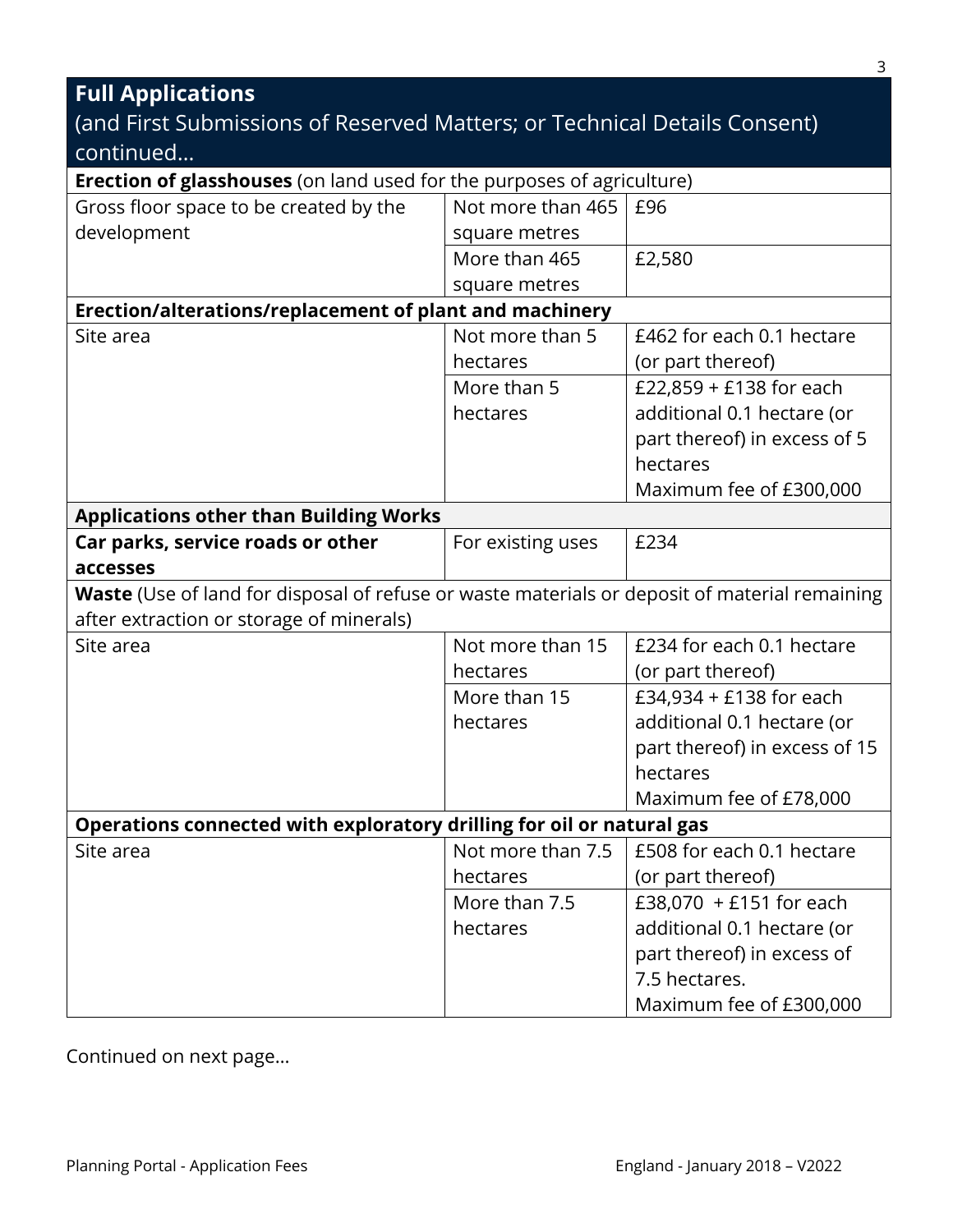## **Full Applications**

## (and First Submissions of Reserved Matters; or Technical Details Consent) continued…

|  |  |  |  | Applications other than Building Works continued |
|--|--|--|--|--------------------------------------------------|
|--|--|--|--|--------------------------------------------------|

#### **Operations (other than exploratory drilling) for the winning and working of oil or natural gas**

| Site area                                                                                 | Not more than 15 | £257 for each 0.1 hectare   |
|-------------------------------------------------------------------------------------------|------------------|-----------------------------|
|                                                                                           | hectares         | (or part thereof)           |
|                                                                                           | More than 15     | £38,520 + additional £151   |
|                                                                                           | hectares         | for each 0.1 hectare in     |
|                                                                                           |                  | excess of 15 hectares       |
|                                                                                           |                  | Maximum fee of £78,000      |
| Other operations (winning and working of minerals) excluding oil and natural gas          |                  |                             |
| Site area                                                                                 | Not more than 15 | £234 for each 0.1 hectare   |
|                                                                                           | hectares         | (or part thereof)           |
|                                                                                           | More than 15     | £34,934 + additional £138   |
|                                                                                           | hectares         | for each 0.1 hectare in     |
|                                                                                           |                  | excess of 15 hectares       |
|                                                                                           |                  | Maximum fee of £78,000      |
| Other operations (not coming within any of the above categories)                          |                  |                             |
| Site area                                                                                 | Any site area    | £234 for each 0.1 hectare   |
|                                                                                           |                  | (or part thereof)           |
|                                                                                           |                  | Maximum fee of £2,028       |
| Change of Use of a building to use as one or more separate dwellinghouses, or other cases |                  |                             |
| Number of dwellinghouses                                                                  | Not more than 50 | £462 for each               |
|                                                                                           | dwellinghouses   | dwellinghouse               |
|                                                                                           | More than 50     | £22,859 + £138 for each     |
|                                                                                           | dwellinghouses   | additional dwellinghouse in |
|                                                                                           |                  | excess of 50                |
|                                                                                           |                  | Maximum fee of £300,000     |
| Other Changes of Use of a building or land                                                |                  | £462                        |

| <b>Lawful Development Certificate</b>                     |                          |
|-----------------------------------------------------------|--------------------------|
| Existing use or operation                                 | Same as Full             |
| Existing use or operation - lawful not to comply with any | £234                     |
| condition or limitation                                   |                          |
| Proposed use or operation                                 | Half the normal planning |
|                                                           | fee.                     |

Continued on next page…

4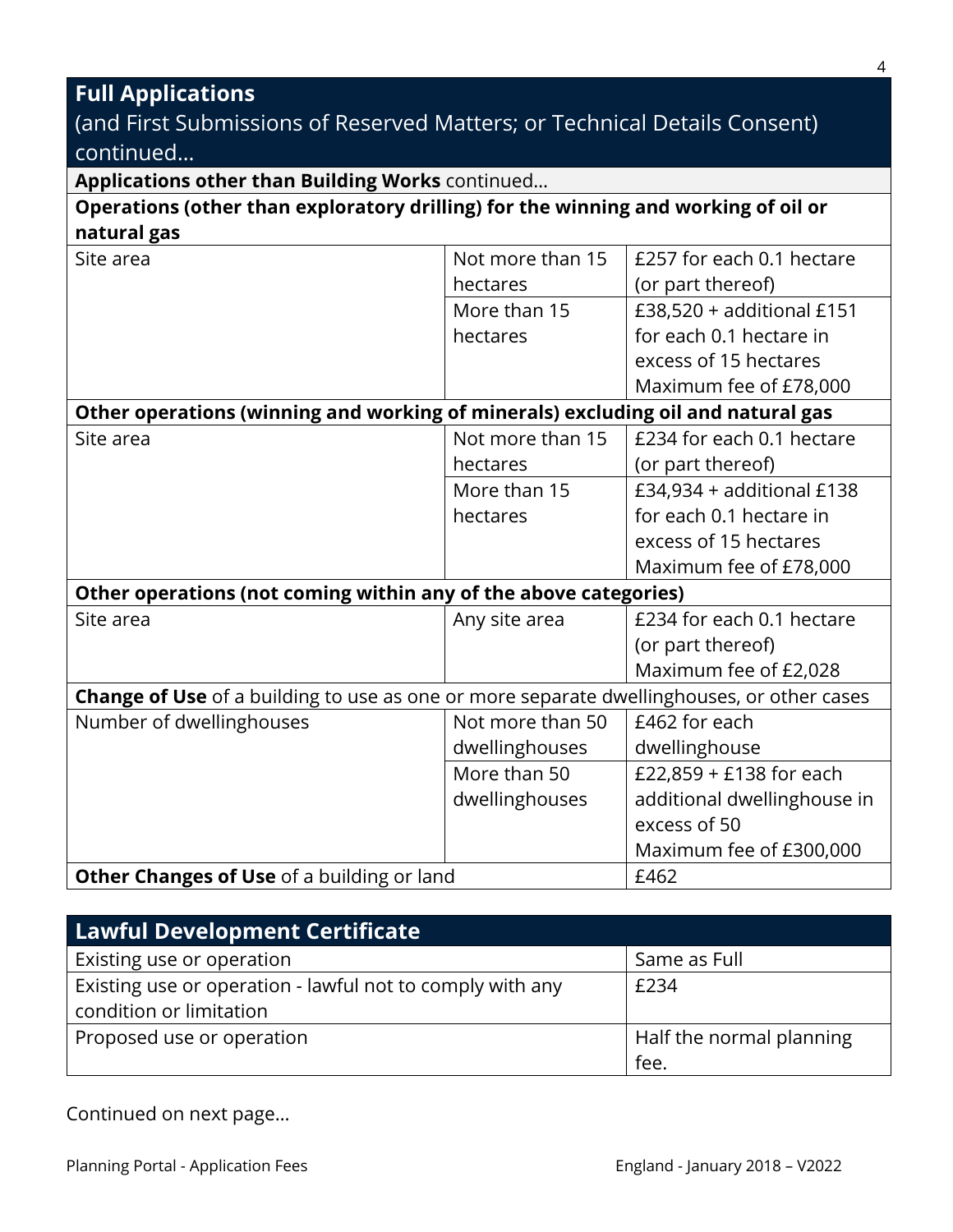| <b>Prior Approval (under Permitted Development rights)</b>                                                                      |                              |
|---------------------------------------------------------------------------------------------------------------------------------|------------------------------|
| Larger Home Extensions (from 19 August 2019)                                                                                    | £96                          |
| Additional storeys on a home (from 30 July 2021)                                                                                | £96                          |
| Agricultural and Forestry buildings & operations                                                                                | £96                          |
| Demolition of buildings                                                                                                         | £96                          |
| Communications (previously referred to as                                                                                       | £462                         |
| 'Telecommunications Code Systems Operators')                                                                                    |                              |
| Change of use from Commercial/Business/Service (Use Class                                                                       | £96                          |
| E), or Betting Office or Pay Day Loan Shop to mixed use                                                                         |                              |
| including up to two flats (Use Class C3) (from 1 August 2021)                                                                   |                              |
| Change of Use of a building and any land within its curtilage                                                                   | £96                          |
| from Commercial/Business/Service (Use Class E), Hotels (Use                                                                     |                              |
| Class C1), Residential Institutions (Use Class C2), Secure                                                                      |                              |
| Residential Institutions (Use Class C2A) to a State Funded                                                                      |                              |
| School                                                                                                                          |                              |
| Change of Use of a building and any land within its curtilage                                                                   | £96                          |
| from an Agricultural Building to a State-Funded School                                                                          |                              |
| Change of Use of a building and any land within its curtilage                                                                   | £96                          |
| from an Agricultural Building to a flexible commercial use                                                                      |                              |
| within Commercial/Business/Service (Use Class E), Storage or                                                                    |                              |
| Distribution (Use Class B8), or Hotels (Use Class C1)                                                                           |                              |
| Change of Use of a building and any land within its curtilage                                                                   | £100 for each                |
| from Commercial/Business/Service (Use Class E) to                                                                               | dwellinghouse                |
| Dwellinghouses (Use Class C3) (from 30 July 2021)                                                                               |                              |
| Change of Use of a building and any land within its curtilage<br>from an Agricultural Building to Dwellinghouses (Use Class C3) | £96; or                      |
|                                                                                                                                 | £206 if it includes building |
|                                                                                                                                 | operations in connection     |
|                                                                                                                                 | with the change of use       |
| Change of use of a building from Betting Office, Pay Day Loan                                                                   | £96; or                      |
| Shop, Launderette; a mixed use combining one of these uses                                                                      | £206 if it includes building |
| and use as Dwellinghouse(s); or Hot Food Takeaways to                                                                           | operations in connection     |
| Dwellinghouses (Use Class C3)                                                                                                   | with the change of use       |
| Change of Use of a building and any land within its curtilage                                                                   | £96; or                      |
| from Amusement Arcades/Centres and Casinos to                                                                                   | £206 if it includes building |
| Dwellinghouses (Use Class C3)                                                                                                   | operations in connection     |
|                                                                                                                                 | with the change of use       |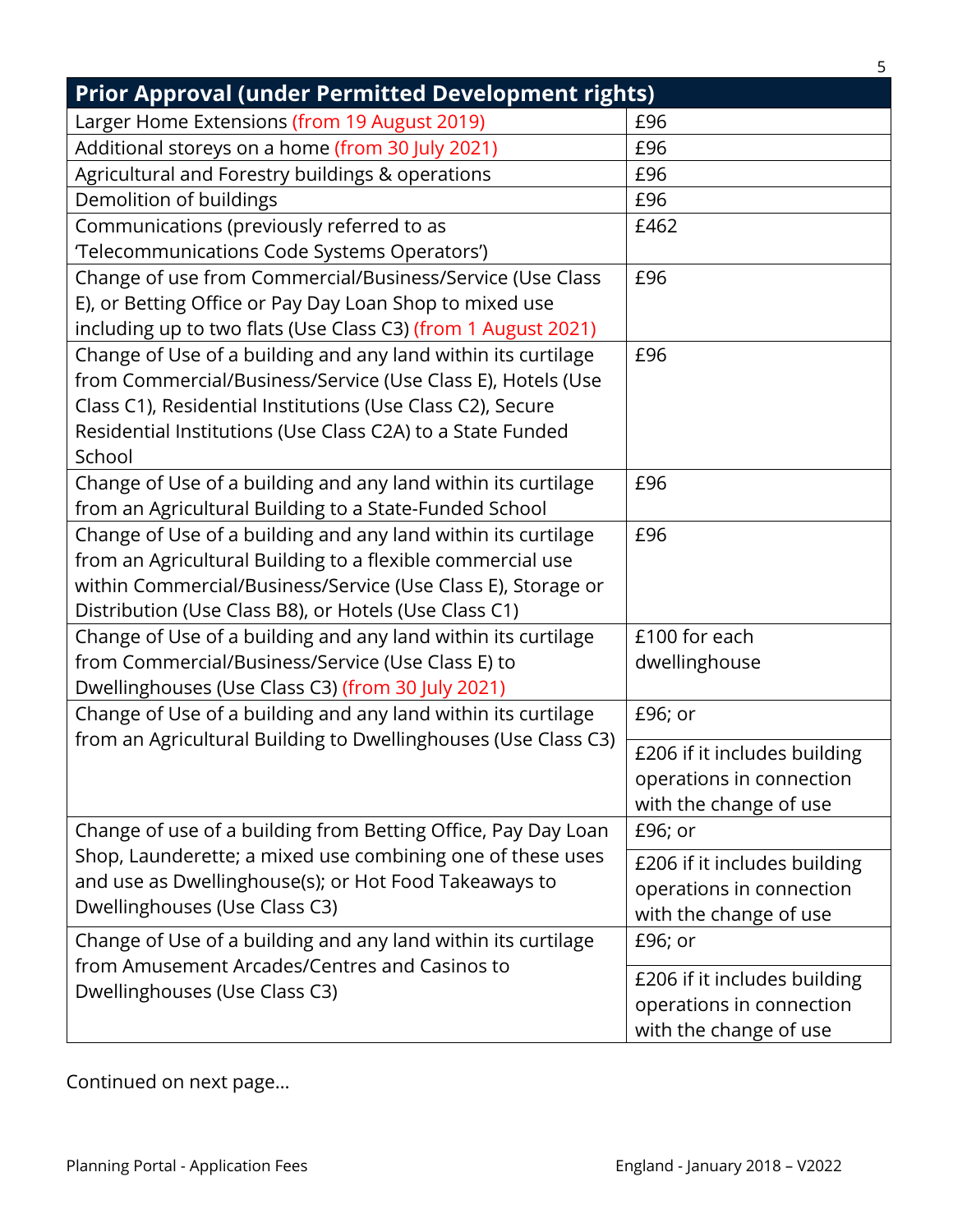| Prior Approval (under Permitted Development rights) continued                                                                                                                                                                                 |                                    |                                                                                        |  |
|-----------------------------------------------------------------------------------------------------------------------------------------------------------------------------------------------------------------------------------------------|------------------------------------|----------------------------------------------------------------------------------------|--|
| Change of Use of a building from Shops (Use Class A1),                                                                                                                                                                                        |                                    | £96; or                                                                                |  |
| Financial and Professional Services (Use Class A2), Betting<br>Offices, Pay Day Loan Shops and Casinos to Restaurants and<br>Cafés (Use Class A3)<br>(redundant from 1 August 2021)                                                           |                                    | £206 if it includes building<br>operations in connection<br>with the change of use     |  |
| Change of Use of a building from Shops (Use Class A1) and<br>Financial and Professional Services (Use Class A2), Betting<br>Offices, Pay Day Loan Shops to Assembly and Leisure Uses<br>(Use Class D2)<br>(redundant from 1 August 2021)      |                                    | £96                                                                                    |  |
| Change of Use from Shops (Use Class A1), Professional and<br>Financial Services (Use Class A2), Takeaways (Use Class A5),<br>Betting Offices, Pay Day Loan Shops or Launderettes to<br>Offices (Use Class B1a) (redundant from 1 August 2021) |                                    | £96                                                                                    |  |
| Temporary Use of Buildings or Land for the Purpose of<br>Commercial Film-Making and the Associated Temporary<br>Structures, Works, Plant or Machinery required in Connection<br>with that Use                                                 |                                    | £96                                                                                    |  |
| Provision of Temporary School Buildings on Vacant<br>Commercial Land and the use of that land as a State-funded<br>School for up to 3 Academic Years                                                                                          |                                    | £96                                                                                    |  |
| Development Consisting of the Erection or Construction of a<br>Collection Facility within the Curtilage of a Shop                                                                                                                             |                                    | £96                                                                                    |  |
| Installation, Alteration or Replacement of other Solar<br>Photovoltaics (PV) equipment on the Roofs of Non-domestic<br>Buildings, up to a Capacity of 1 Megawatt                                                                              |                                    | £96                                                                                    |  |
| Erection, extension, or alteration of a university building<br>(from 21 April 2021)                                                                                                                                                           |                                    | £96                                                                                    |  |
| Movable structure within the curtilage of a historic visitor<br>attraction, or listed pub/restaurant/etc (from 2 January 2022)                                                                                                                |                                    | £96                                                                                    |  |
| Erection, extension or alteration on a closed defence site by or<br>on behalf of the Crown of single living accommodation and/or<br>non-residential buildings (from 11 January 2022)                                                          |                                    | £0 (no fee set)                                                                        |  |
| Construction of new dwellinghouses<br>(from 2 September 2020)                                                                                                                                                                                 | Not more than 50<br>dwellinghouses | £334 for each<br>dwellinghouse                                                         |  |
|                                                                                                                                                                                                                                               | More than 50<br>dwellinghouses     | £16,525 + £100 for each<br>dwellinghouse in excess of<br>50<br>Maximum fee of £300,000 |  |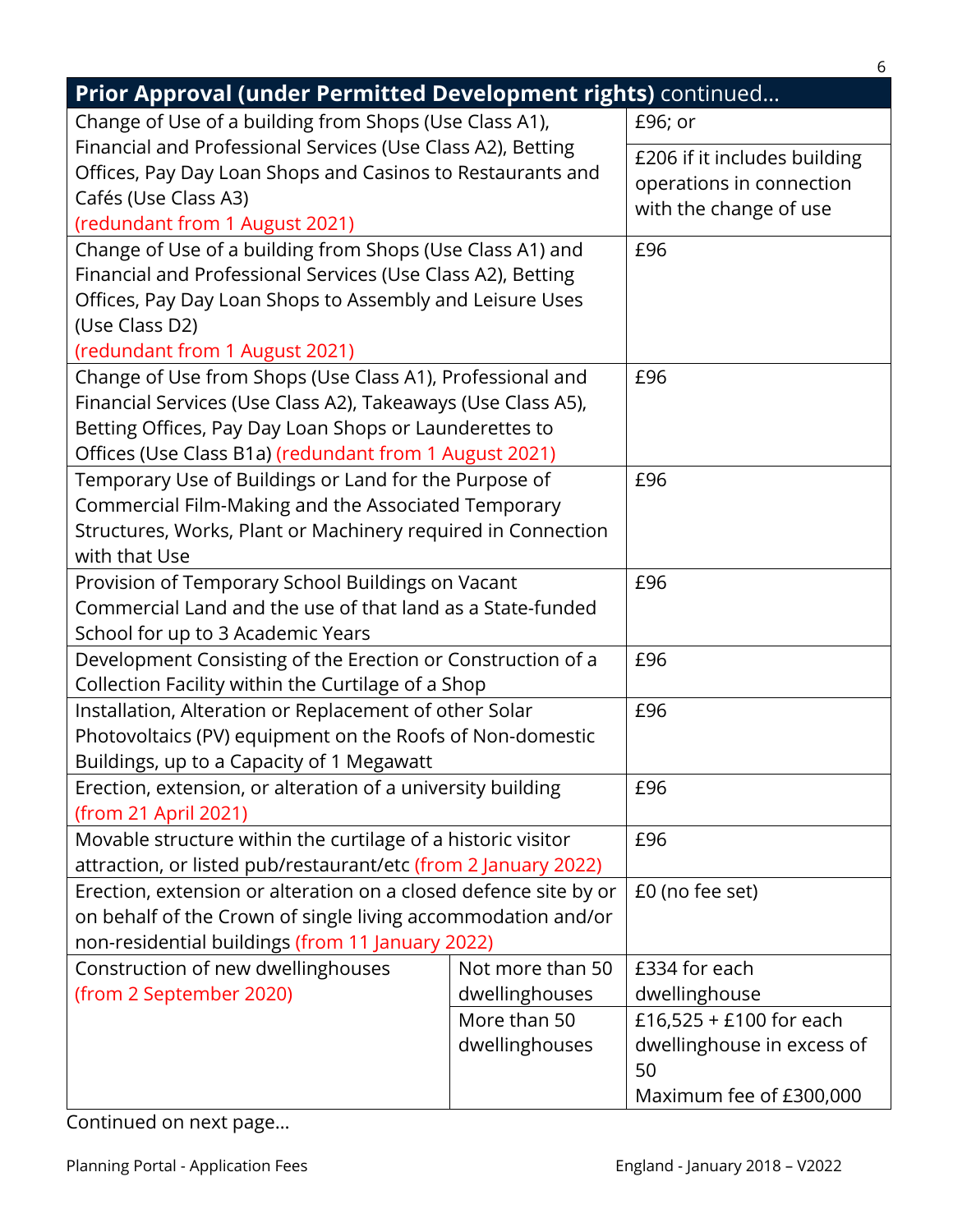| <b>Reserved Matters</b>                                       |                             |
|---------------------------------------------------------------|-----------------------------|
| Approval of reserved matters following outline approval       | Full fee due or if full fee |
|                                                               | already paid then £462 due  |
|                                                               |                             |
| <b>Removal/Variation/Approval/Discharge of condition</b>      |                             |
| <b>Removal or variation of a condition</b> following grant of | £234                        |

| planning permission                                            |             |      |
|----------------------------------------------------------------|-------------|------|
| <b>Discharge of condition(s)</b> – Approval of $ $ Householder |             | £34  |
| details and/or confirmation that one or                        | permissions |      |
| more planning conditions have been                             | All other   | £116 |
| complied with                                                  | permissions |      |

| <b>Advertising</b>                                      |      |
|---------------------------------------------------------|------|
| Relating to the business on the premises                | £132 |
| Advance signs which are not situated on or visible from | £132 |
| the site, directing the public to a business            |      |
| Other advertisements                                    | £462 |

| <b>Non-material Amendment Following a Grant of Planning Permission</b> |      |
|------------------------------------------------------------------------|------|
| Householder developments                                               | E34  |
| Any other development                                                  | £234 |

| <b>Permission in Principle</b> |                           |
|--------------------------------|---------------------------|
| l Site area                    | E402 for each 0.1 hectare |
|                                | $\vert$ (or part thereof) |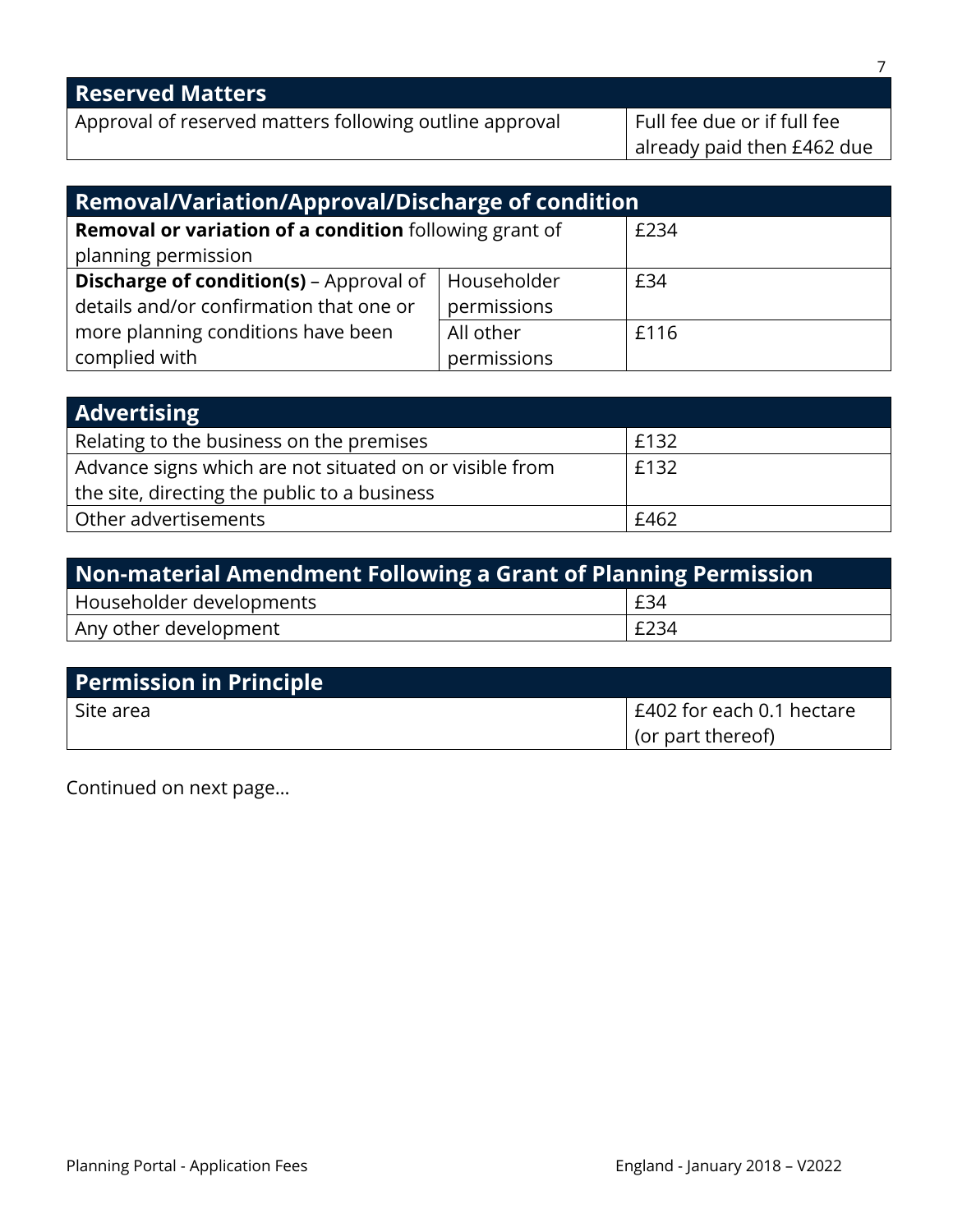#### **Concessions**

**Please note:** Not all concessions are valid for all application types. Upon receipt of your application, the local authority will check the fee is correct and if the concession is applicable.

#### **Exemptions from payment**

An application solely for the alteration or extension of an existing dwellinghouse; or works in the curtilage of an existing dwellinghouse (other than the erection of a dwellinghouse) for the purpose of providing:

- Means of access to or within it for a disabled person who is resident in it, or is proposing to take up residence in it; or
- Facilities designed to secure that person's greater safety, health or comfort.

An application solely for the carrying out of the operations for the purpose of providing a means of access for disabled persons to or within a building or premises to which members of the public are admitted.

Listed Building Consent

Planning permission for relevant demolition in a Conservation Area

Works to Trees covered by a Tree Preservation Order or in a Conservation Area Hedgerow Removal

If the application is the first revision of an application for development of the same character or description on the same site by the same applicant:

- For a withdrawn application: Within 12 months of the date the application was received
- For a determined application: Within 12 months of the date the application was granted, refused or an appeal dismissed
- For an application where an appeal was made on the grounds of non-determination: Within 12 months of the period when the giving of notice of a decision on the earlier valid application expired

If the application is for a lawful development certificate, for existing use, where an application for planning permission for the same development would be exempt from the need to pay a planning fee under any other planning fee regulation

If the application is for consent to display an advertisement following either a withdrawal of an earlier application (before notice of decision was issued) or where the application is made following refusal of consent for display of an advertisement, and where the application is made by or on behalf of the same person

If the application is for consent to display an advertisement which results from a direction under Regulation 7 of the 2007 Regulations, dis-applying deemed consent under Regulation 6 to the advertisement in question